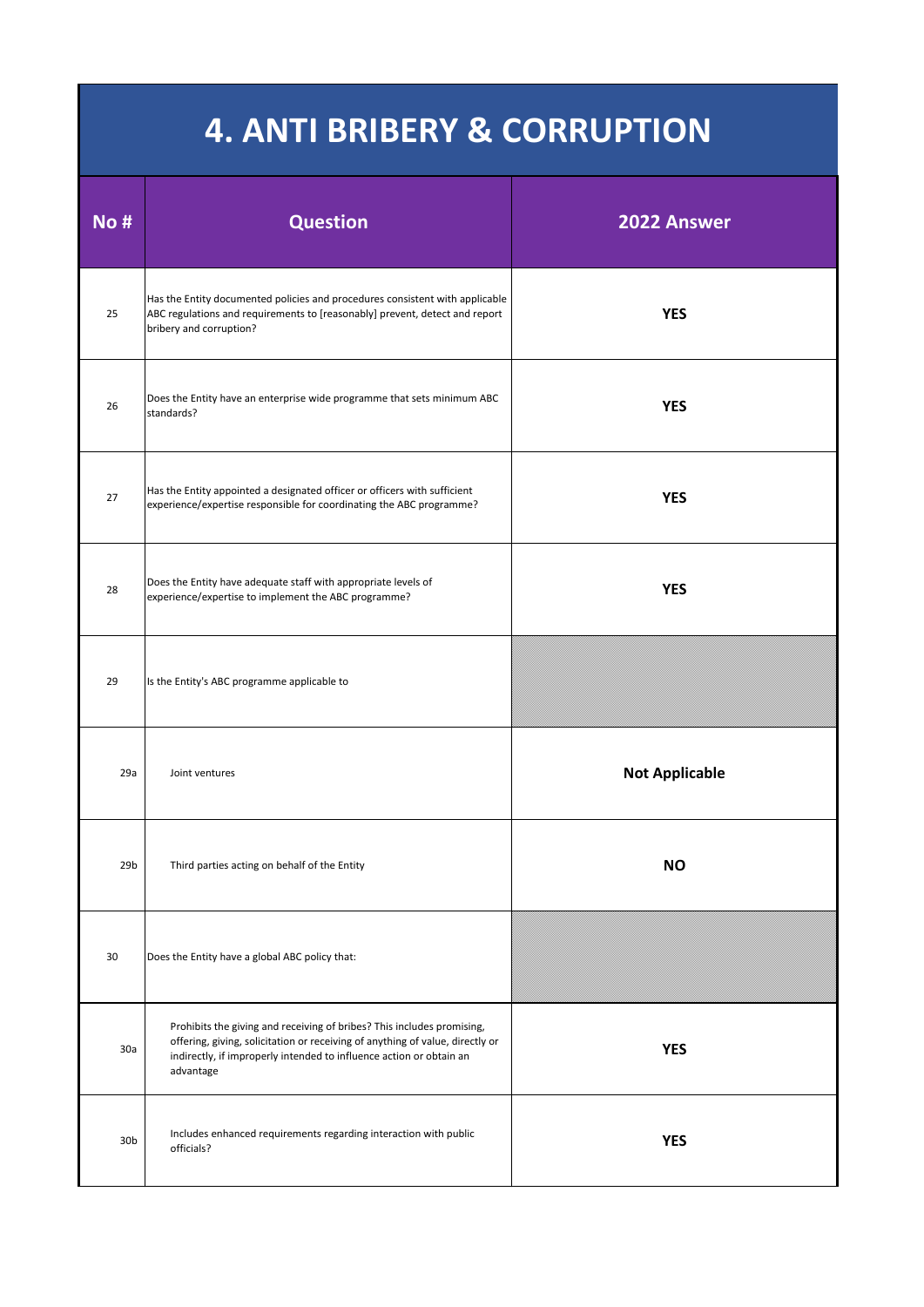| 30 <sub>c</sub> | Includes a prohibition against the falsification of books and records (this<br>may be within the ABC policy or any other policy applicable to the Legal<br>Entity)? | <b>YES</b>       |
|-----------------|---------------------------------------------------------------------------------------------------------------------------------------------------------------------|------------------|
| 31              | Does the Entity have controls in place to monitor the effectiveness of their<br>ABC programme?                                                                      | <b>YES</b>       |
| 32              | Does the Entity's Board or Senior Management Committee receive regular<br>Management Information on ABC matters?                                                    | <b>YES</b>       |
| 33              | Does the Entity perform an Enterprise Wide ABC risk assessment?                                                                                                     | <b>YES</b>       |
| 33a             | If Y select the frequency                                                                                                                                           | <b>12 MONTHS</b> |
| 34              | Does the Entity have an ABC residual risk rating that is the net result of the<br>controls effectiveness and the inherent risk assessment?                          | <b>YES</b>       |
| 35              | Does the Entity's ABC EWRA cover the inherent risk components detailed<br>below:                                                                                    |                  |
| 35a             | Potential liability created by intermediaries and other third-party<br>providers as appropriate                                                                     | <b>YES</b>       |
| 35 <sub>b</sub> | Corruption risks associated with the countries and industries in which the<br>Entity does business, directly or through intermediaries                              | <b>YES</b>       |
|                 |                                                                                                                                                                     |                  |

| 35c | Transactions, products or services, including those that involve state-<br>owned or statecontrolled entities or public officials | <b>YES</b> |
|-----|----------------------------------------------------------------------------------------------------------------------------------|------------|
| 35d | Corruption risks associated with gifts and hospitality, hiring/internships,<br>charitable donations and political contributions  | <b>YES</b> |
| 35e | Changes in business activities that may materially increase the Entity's<br>corruption risk                                      | <b>YES</b> |